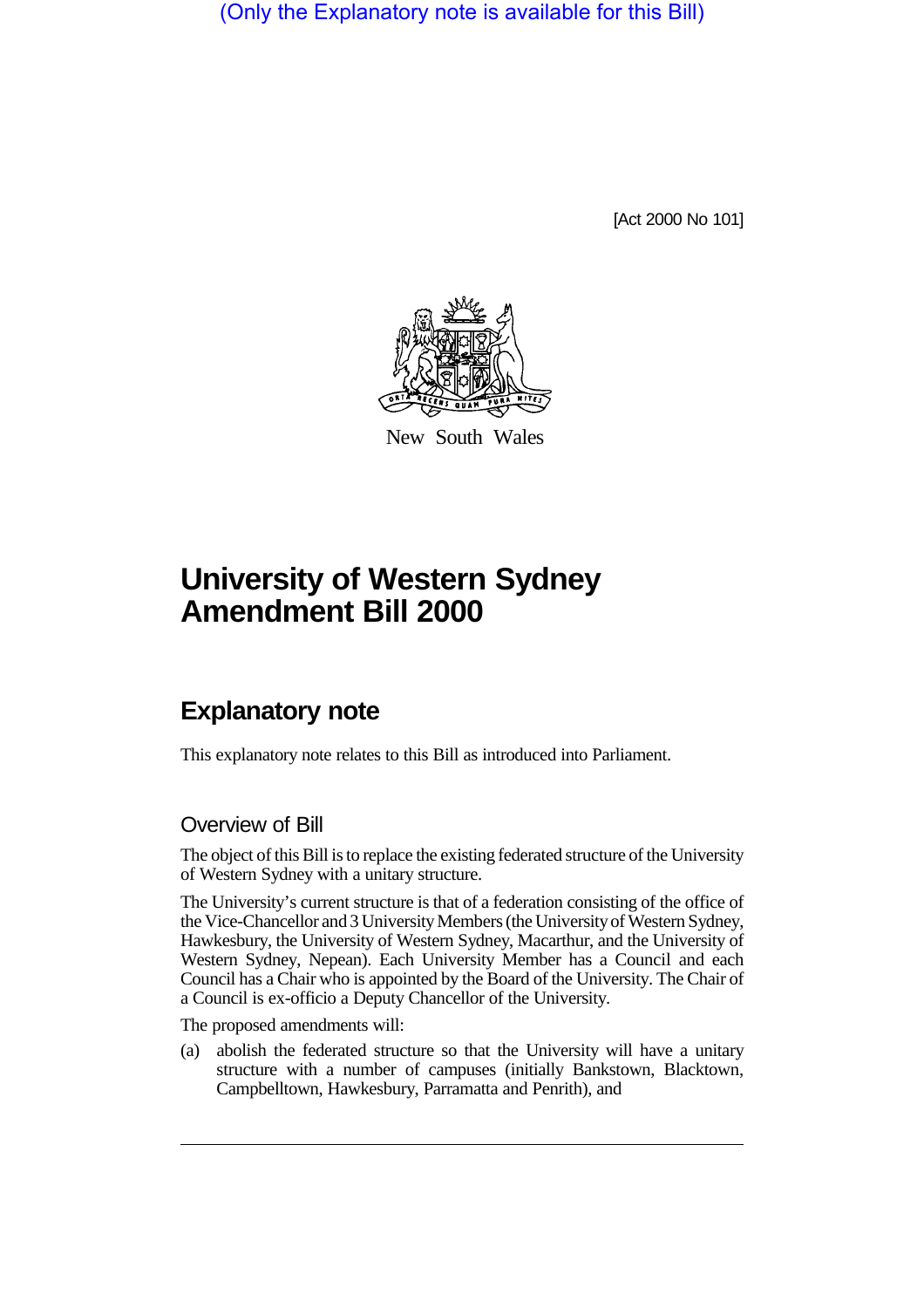University of Western Sydney Amendment Bill 2000 [Act 2000 No 101]

Explanatory note

- (b) repeal provisions that establish the University Members and provide for their Chairs and principal executive officers, and
- (c) provide for the election of 2 Deputy Chancellors by the Board (instead of the 3 Deputy Chancellors who at present hold office as a result of being Chairs of the existing University Member Councils), and
- (d) increase from 1 to 2 the number of members of the Board of the University who can be appointed by the Board (with the result that the number of members of the Board will not be reduced by the reduction from 3 to 2 in the number of Deputy Chancellors), and
- (e) enact consequential savings and transitional provisions, and
- (f) make other consequential amendments.

### Outline of provisions

**Clause 1** sets out the name (also called the short title) of the proposed Act.

**Clause 2** provides for the commencement of the proposed Act on a day or days to be appointed by proclamation.

**Clause 3** is a formal provision giving effect to the amendments to the *University of Western Sydney Act 1997* set out in Schedule 1.

### **Schedule 1 Amendments**

**Schedule 1 [1]–[3]** make consequential amendments.

**Schedule 1 [4]** repeals the provision that establishes the University as a federation and replaces it with a provision that provides for the University to have various campuses.

**Schedule 1 [5]** makes a consequential amendment.

**Schedule 1 [6]** increases from 1 to 2 the number of members of the Board of the University who can be appointed by the Board.

**Schedule 1 [7]** repeals the provision that provides for the Chair of each University Member Council to be a Deputy Chancellor and replaces it with provision for 2 Deputy Chancellors who are to be elected by the Board of the University.

**Schedule 1 [8]** and **[9]** make consequential amendments.